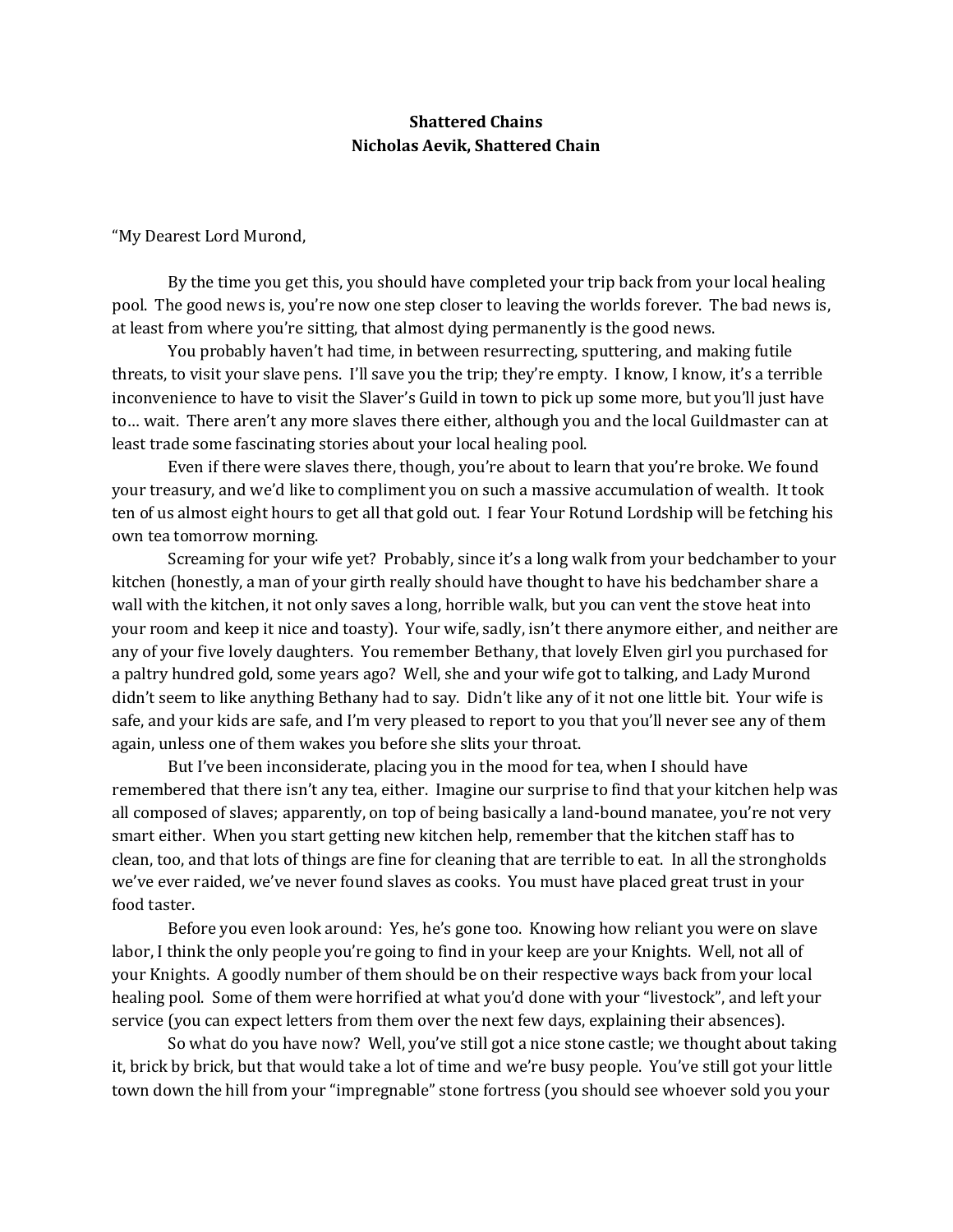castle and demand a refund, honestly). You've still got your villagers, although most of them will be suffering moderately serious short-term memory loss. You've still got some sympathetic neighbors who will join you in your outrage and swear to help you eradicate "whoever did this" from the plane forever (although I'd keep a close eye on Lady Mandragill, were I you, since she's turning slaves loose as fast as she can to avoid our attention). You've still got whatever friends you had before in the local Slaver's Guild, and you might want to drop by and ask them what happened to you. They ought to know the routine pretty well by now, since we've been pulling it on them for years.

 Granted, we took a lot from you, but we don't want you to think we don't care, so we've taken great pains to give back as much as we took. We've donated dozens of traps to your castle, all over the place. There's even a map that shows where the traps are, and what they are, and how to disarm them. I'm ashamed to admit, though, that in our terrible rush to get in, take everything that ever mattered to you, and get out, we forgot to leave the map. We'd send you a courier with the map, if we weren't sure you'd enslave him when he got there. I'm sure you'll do fine, just keep a close eye out for little bitty wires and keep a sharp nose for poison.

 We also left you a Curse of Death; the reason it took so long for you to get from your local healing pool to your million-gallon bedchamber was an ambush. Knocked over, Cursed with Death, and forgotten. It's not that we care about you knowing (obviously), but we really didn't want you to be able to identify the curser. We really hate "Wanted" posters. I'm sure even a man of your limited intellect can understand that.

 Still don't feel like that's enough? Well, then, you'll be pleased to know we've saved the best for last. That Desert Elf girl you picked up earlier this year as an "entertainer"? Xandra? You remember her. Lovely girl, and very spirited considering what you've done to her. We were really hoping that she and The Former Lady Murond would have a chance to talk, but seeing how upset Bethany's story made your wife… well, we really didn't see a need to subject such a lovely woman to Xandra's story. Hell, most of us wish we hadn't heard it. No, no, don't worry about her, she's fine. She's bouncing back quite nicely, we think, and she shows a great deal of promise. Her family is, of course, thrilled to see her again; they'd feared she was dead forever, and never really figured to see her again. Wrong, wrong, wrong.

 That's really the best part of this job, taking the slaves that bloated imbeciles such as yourself have wrongfully enslaved back to their homes and loved ones. You've never seen real happiness until you've seen a family reunited after they'd lost all hope. You see, we're really in the business of finding hope where there isn't any; cutting up persons who are evil, such as yourself, is only the icing on the cake. (No, don't get up, there isn't any cake left either. That, we ate while we were there. Moving pounds and pounds of gold is hungry work). What keeps us going is putting right what you put wrong, and that'd be worth it even if you caught us all (which you won't; you might want to interview your remaining Knights carefully to see if you can find out which one opened your gates and let us through).

 Sorry for the sidetrack, I was talking about saving the best for last. We put in a word for you with your Duke, since we knew you'd be up in arms about your ancestral rights to your land and the peasants thereon, and your property rights regarding your slaves. Your Duke (he's really a lot smarter than he looks) agrees with you about your property rights, but some of Xandra's stories really turned his stomach, and… well, I wouldn't count on Ducal support when the bill comes due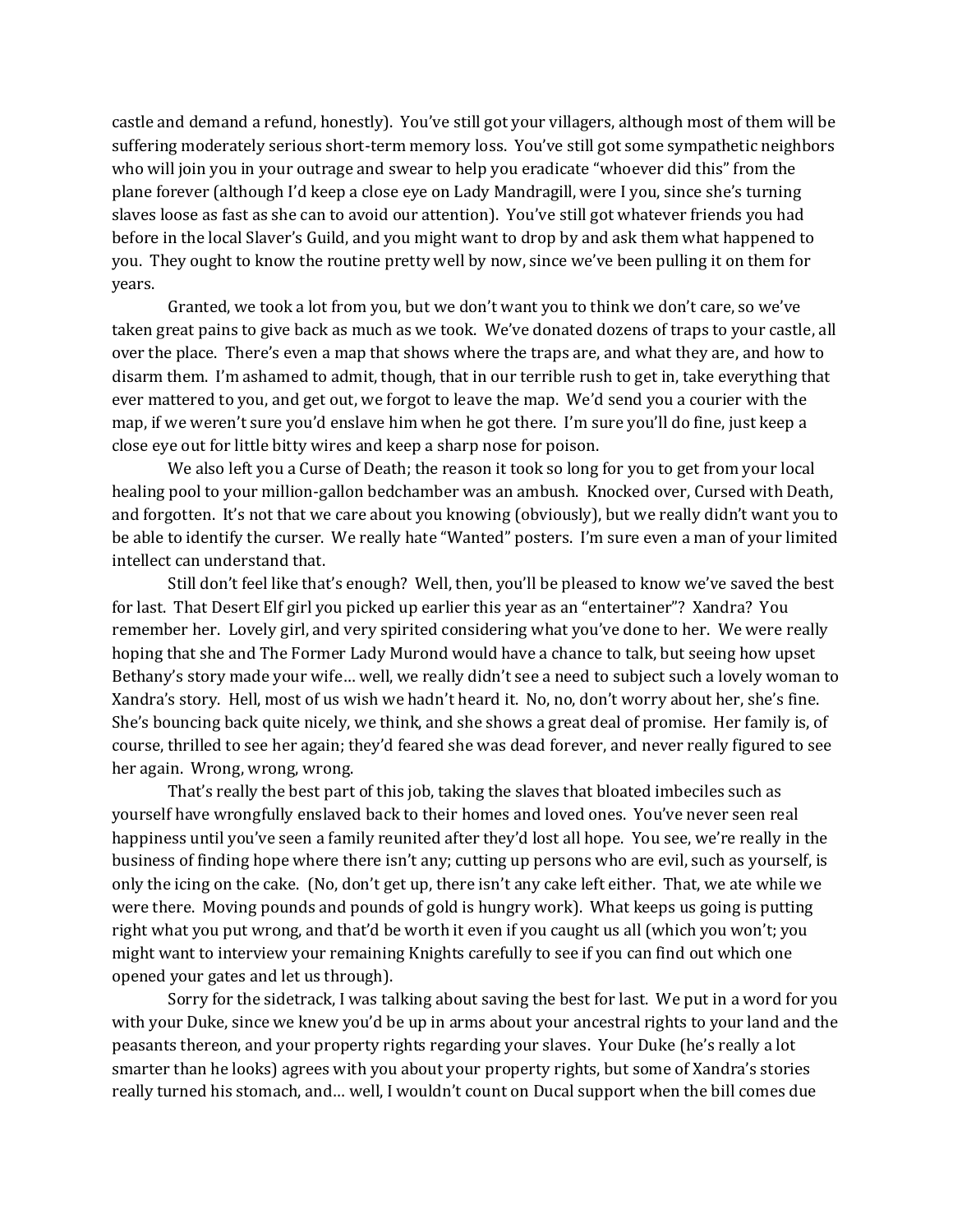for poor little Xandra.

 And it's going to come due. As a friendly recommendation, go out and find all the mercenaries you can hire; you'll have to convince them to work on credit, of course, which could be kind of hard, but you're going to need them. You also can't tell them what you're up against, because no sane mercs would sign on for this job even if you still had your previously-formidable treasure hoard. While you're out looking for mercs, you'll have to find people other than the Iron Griffins; we've already spoken with all the local unit commanders, and we have them on retainer not to fight for you. You'd be amazed how much not-fighting you can out of mercenaries for very little money; once they understand that they're going to paid to literally sit around on their asses doing nothing, their rates become much more reasonable.

 Did you even bother to ask little Xandra her last name when you bought her in the back room of that tavern in Legios from her kidnappers? You should have. Her father is Marcus Meridius. Name still doesn't mean anything to you? How about Sergeant Marcus Meridius, 2nd Company,  $7<sup>th</sup>$  Legion? Not scared of a mere sergeant? You'll probably need this explained to you; I'll use small words in deference to your limited mental abilities.

 Xandra's dad is only a sergeant, but he's been a Legionnaire for nearly twenty years. He's skilled, disciplined, patient and dangerous, and that's just him by himself. He was all set to come down here and send you right back to the pool, and don't doubt for a second that he could. Without your Knights to hide behind (and remember, one of them is perfectly happy to let us right into your very bedchamber), you stand no chance at all against this man. Marcus even applied for leave to roll down into your lands and lay waste to you. That's the really bad news.

 Legionnaire leave-request forms have a spot on them for "Reason for Leave". Marcus, very sensibly, put "Going to cut up the bastard that kept my daughter in slavery for a year" down as his reason (it's not good to lie on these things). His CO neither approved his leave nor denied it, just ignored it.

 There, breathing a little easier? Good. Take a minute before you continue reading. All better? Relaxed now? Great. You see, in the interest of unit morale ("morale" is when your people want to work for you, instead of being afraid to not work for you), Captain Perdo relieved the squads under Sgt. Meridius' command of duty, temporarily. Soldiers love time off, and an unexpected month-long holiday with full pay makes for a very popular commander, and very happy troops.

 Of course, the Legions themselves aren't coming for you, just Sgt. Meridius, and maybe a couple of his squads… well, all right, maybe all of his command. They'll certainly be court-martialed for taking an unauthorized military action against you, but since they did it on their own time, the punishment will probably be pretty light. Captain Perdo can rest assured that his Sergeant will follow him blindly into the gates of Acheron for overlooking some small legal details like "using military force in personal interests", the Efreeti will get to fight (they love to fight), your Duke will get to put someone nicer into your Barony, your former slaves will live out their lives in freedom, you'll spend the next few years in an Efreeti prison (and only a few, we're already tipping off the guards and prisoners as to exactly what you're in for), and all's well that ends well.

 We'll also have your example to hold up for the next nightmare-made-flesh that thinks to value the life of a little girl in gold and silver coins.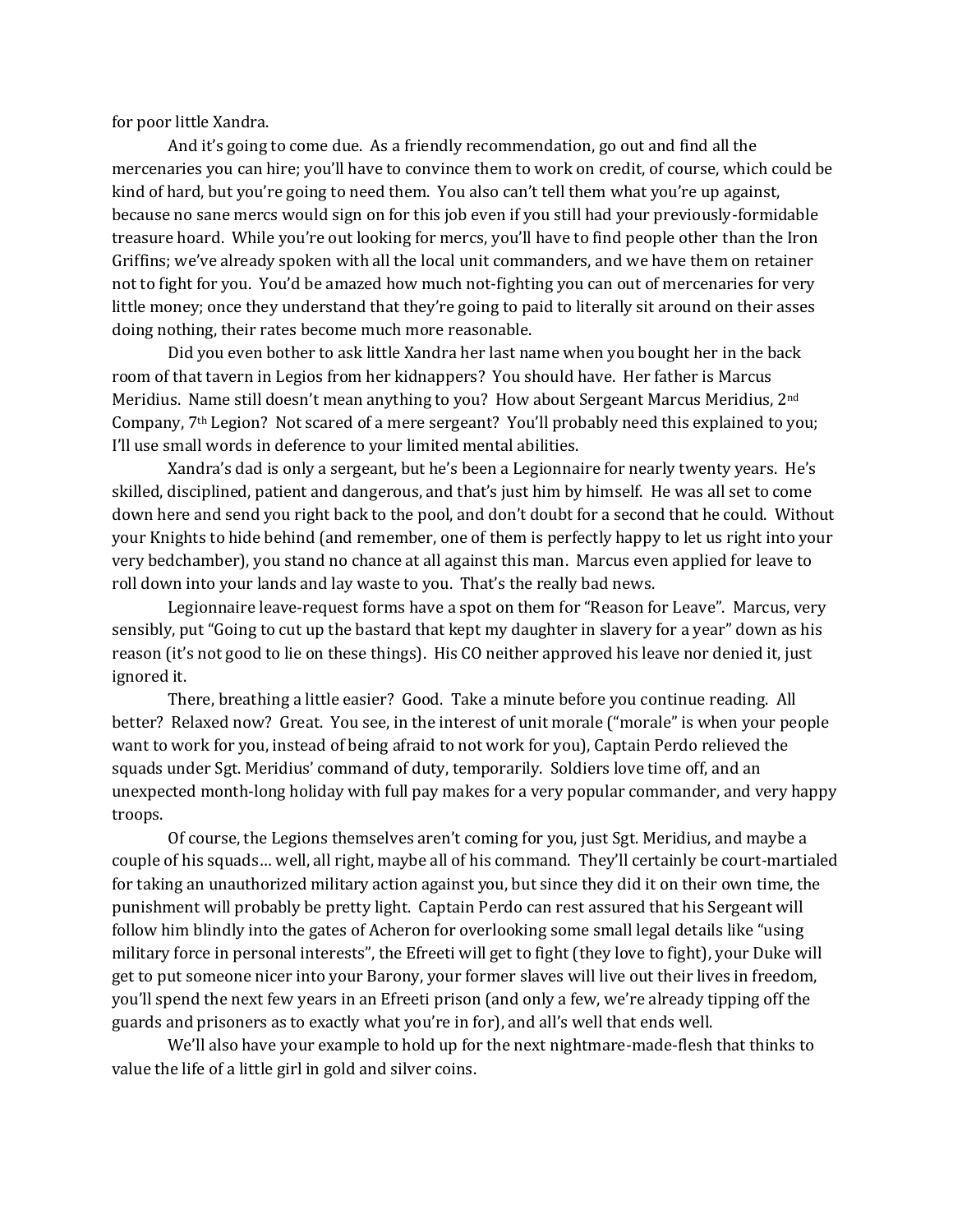Signed, Nicolas Aevik Shattered Chains"

# **The Past**

 So maybe sending Lord Murond that letter was not the wisest thing I've ever done, but it felt so right. Just couldn't resist, and it's not like he'll be in any shape to do anything about it, not from his little cell in Legios. It was probably pretty stupid, but we go way back in doing pretty stupid things.

 We don't lay any claims to being the oldest Order around; the Riverwalkers certainly older than we are, and no one knows how far back the Midnight Thorns go. We didn't really get started until a couple of hundred years after the Reality War was all said and done with.

 The first of us were Ghouls, although all of the founders are thought to be dead now. Ghouls then, just like now, were hated by pretty much everybody, and occasionally rounded up and used as slave labor. Some of them even went along with it, since slaves have to get fed and have to have a place to sleep, even if they are… well, slaves. After a while, some of them got acclimated to it, and some even found happiness in slavery.

 Marcus and Alyssa Maximus never did. They found slavery unsatisfying from the word go. There's a long story there; find a Ghoul and ask about it sometime. The short form is, they committed mutual suicide in the process of wiping out several hundred Greater Undead and setting free several thousand Ghoul slaves.

 All those two ever wanted was to be together, and be left alone. They weren't crusaders, or freedom fighters, just two people with terrible luck that kept finding themselves in bad situations. After they orchestrated their escape and the mass murder of a lot of greater undead, they resumed their lives as well as they could. It'd be a mistake to call them the first of the Shattered Chains, but would be dead on to call them the Mother and Father of the Order.

 Marcus and Alyssa, roaming free and happy like they'd never been in chains, set a glowing example for some of the Ghouls they freed. A lot of the former slaves set about emulating them, trying to run around the world happy, and some of them succeeded.

 A number of them, though, weren't satisfied at merely being free, and followed a different example. The Maximus's had done an excellent job, completely untrained, of setting a large number of slaves free from very powerful masters. They didn't have to; they could have put their scheme together, executed their masters, and fled. Instead, they spent extra time spreading the word, hoping that others would seize the opportunity and flee along with them. It was dangerous, and added opportunities for failure, and it was worth it.

 Looking at it that way, how much more effective could people be who made a study of the art? People who had patiently learned the ins and outs of rescue operations, people who the skills and arts of war had mastered. Such people, with such skills, combined with the cleverness and initiative of Marcus and Alyssa, might be able to turn the world upside down, and put an end to slavery forever.

 Of the originally freed ghouls, there were perhaps a dozen that conspired to take down the slavers. They were already warriors and mages, and excelled at the freeing of slaves, but always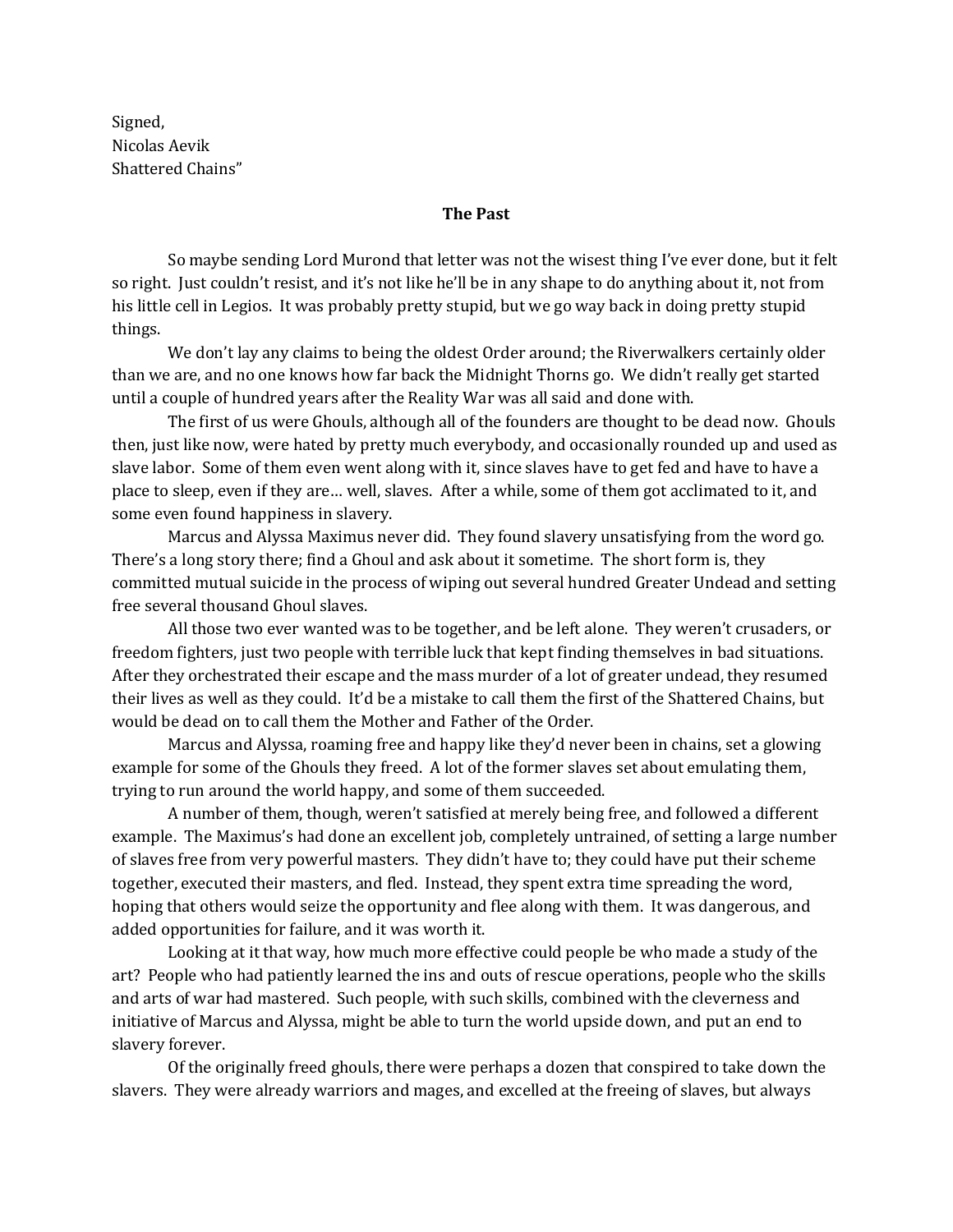remained hunted. Nobles that might have been willing to overlook the presence of Ghouls on their lands would not suffer freedom fighters, and the hunts escalated. Our early efforts, I'm ashamed to say, were somewhat lacking.

 Still, we did free some slaves in the early years, and the freed slaves talked, and more people came to the banner. Farmers, craftsmen, and slaves-turned-adventurers. With more numbers, we could strike in more places at once, but we were still the hunted. Every raid freed a number of slaves and then turned into an exercise in outrunning Knights or guards. At the time, it was still pretty good, and a lot better than the alternative of doing nothing.

 Things ran pretty much like that for years; we learned after a while that the Sidhe weren't big on slavery, and that gave us a safe port to drop freed slaves after we'd freed them. We were still on the run, but at least the poor people who only wanted to live normal lives got the chance to do so. An improvement, and at the time, a great one. It had never occurred to us that we might do better than that, at least not until we grew so numerous that the slave trade dried up completely.

 It seems fitting now that it was another odd husband-and-wife team that catapulted us out of the gutters and into the ranks of the Orders. This time, it was Kazir al-Quraq, and his wife, Jenna. Kazir was a Efreeti , a Viper's Fang, who fell for his wife the minute he saw on the slave auctions at the annual Fair in the desert. He paid for her, set her free, one thing led to another, and pretty soon she was Jenna al-Quraq.

 She was also homesick, and missed her family, all of whom had been kidnapped and sold into slavery. Finding them all and reuniting the family was a nearly impossible task, but the Viper's Fangs are hard-pressed to back down from a challenge. Kazir quit the Fangs, and set out into the world.

 Chasing sales records, interviewing merchant, threatening and bribing, they ran all over the plane, and they couldn't escape our attention. We saw them as a pair of slavers with very particular tastes, and went after them. They weren't hard to catch, since they really weren't expecting anyone to be hunting them (they hadn't done anything wrong, after all), but we put enough time into it that we got pretty curious about why they only wanted those few slaves.

 Again, one thing leads to another, and before long, Jenna showed us what we'd been doing wrong this whole time. Between Jenna and Kazir, they introduced us to a whole new battlefield, a completely different world in which to wage our war, one that the Viper's Fangs had long since mastered in their efforts to guard dozens of disparate tribes of Desert Elves but do so without offending chieftains. It was like seeing for the first time; all the years we'd spent hunted and on the run could have been avoided, or at least scaled down to a manageable level. Kazir had given us a new battleground, and terrifying force to employ on that ground.

#### **Kazir showed us politics.**

 In the beginning, we were warriors, soldiers, farmers and craftsmen. We took orders, or gave orders, and that was life. For all our combat skills, not one of us had the inclination towards politics, and that was a grave oversight. Assault the keep of a noble for his slaves, and his entire county will rise up against you. Spend some time painting that same noble as a murderer, and showing his neighbors how they stand to gain his land if he's taken down, and the aftermath of that raid is a completely different thing. The attitudes that tempt people to keep slaves in the first place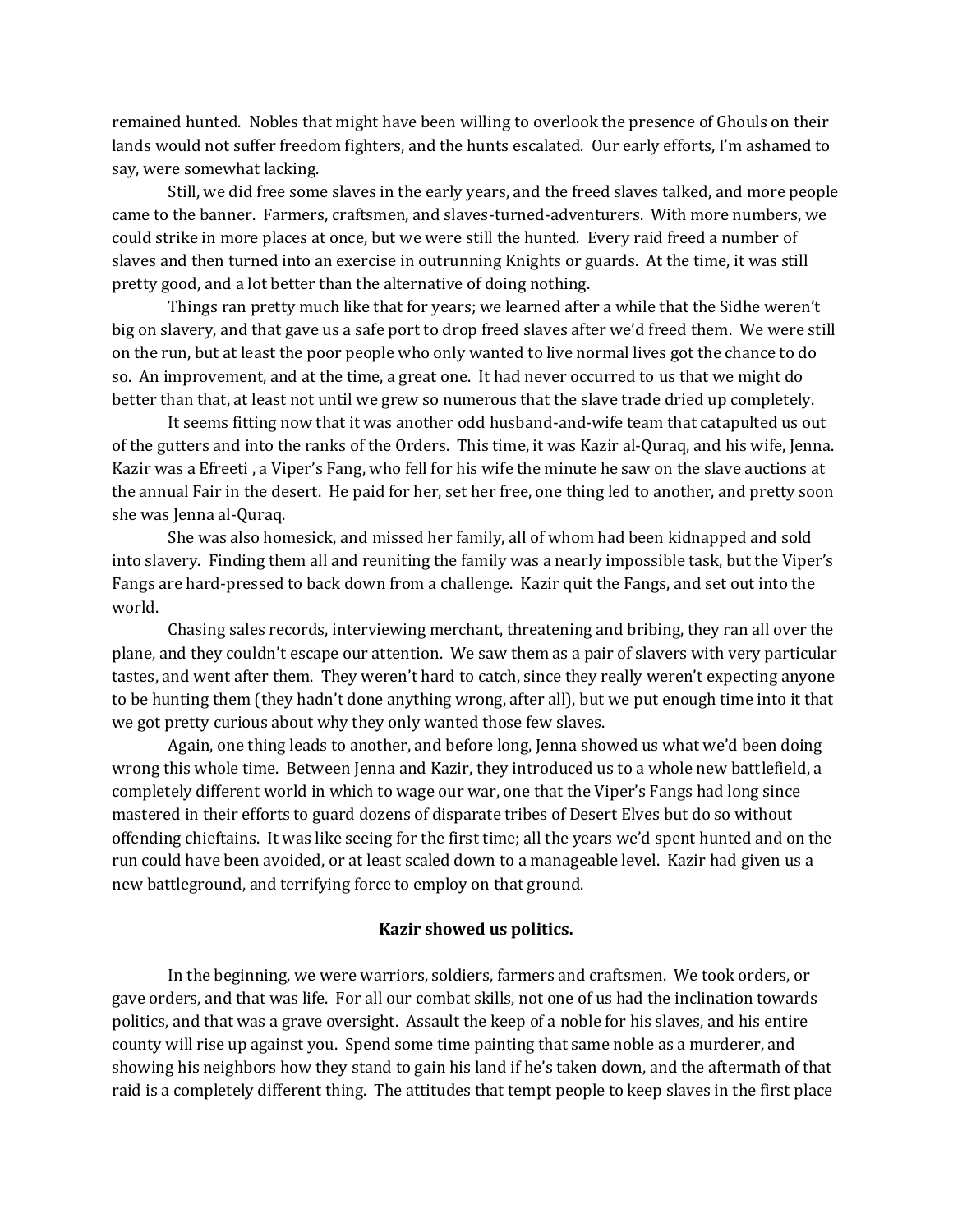are the same attitudes that make the political war profitable for us; greed, callousness, and a willingness to elevate yourself at the expense of your fellow man. Some people, even nobles, are genuinely thrilled to have us slice up slavers, many more are willing to turn a blind eye if they personally stand to profit from the slaver being sliced up, and virtually everyone is willing to allow us to proceed unimpeded if we can sell our target as a bad guy who's also profitable to rob. Since we never ask for land, or property outside of the slaver's blood money, our politicians are very successful in cutting down the repercussions of our raids.

### **The Present**

 We've had a great deal of success, over the years. We can't claim personal credit for the Elves not keeping slaves, and we wouldn't think of insulting the Sidhe by saying that we turned them away from slavery, but there are many more lands now that are free of this plague than there were in the beginning. Our strategy has changed over the years; in the beginning, we simply killed all the slavers we could and set free as many slaves as we could find. We should have known that would never be enough, not as long as people are lazy, greedy creatures.

 Since we can't win by killing everyone that might be inclined to own slaves, we've evolved our thinking a bit. We're fighting on economic and political battlegrounds now, driving up the price of slaves while being very careful to always avoid public responsibility for raids. Granted, we still kill an awful lot of slavers (this just wouldn't be any fun any other way), but now we're careful to take pains against being remembered and hunted down.

 Our political corps (and it should come as no surprise that almost all of them are pretty girls or handsome young men, depending on the preferences of the local rulership) has envoys to every major Court of the plane. They're always counseling peace, looking for non-violent solutions, always trying to smooth the waters rather than fight. We do that for two reasons; one, because it presents an image of us as peaceful, sedentary, cowardly types who always want to solve a solution with minimum possible bloodshed, and two, because it makes people very inclined to believe our politicians when they say someone deserves to die. After all, that cowardly little girl wanted to make peace with those horrible Deep Elves, even though they're known to be depraved warmongers, and if such a person is willing to use force against a minor Baron… there's probably something about that Baron that could stand investigation. Our political corps is pretty well-liked everywhere they go; likeability is the major thing they select for.

 In the free lands, we can be a little more obvious about what we are and what we do. Our envoy to the Sidhe, for example, is a known murderer; a very pleasant girl, but has over a dozen confirmed, solo, cold-blooded kills to her name. She doesn't make any secret out of it, and the Sidhe are pleased with her warrior spirit and sense of nobility (although, admittedly, they might be somewhat less pleased if they knew that she poisoned half of those dozen from behind, without warning). She's a tactical and strategic advisor for the elements of the Sidhe that just can't stomach the High King's edict about not laying waste to slavers. David has to know what his Houses are up to, but as long as they're careful to avoid bringing it to his attention, he's careful not to look too hard. See how this game works?

 In the sadly numerous lands where holding slaves is within the bounds of the law, we have to be a lot more careful playing politics. Again, we're always the voice of moderation, and we are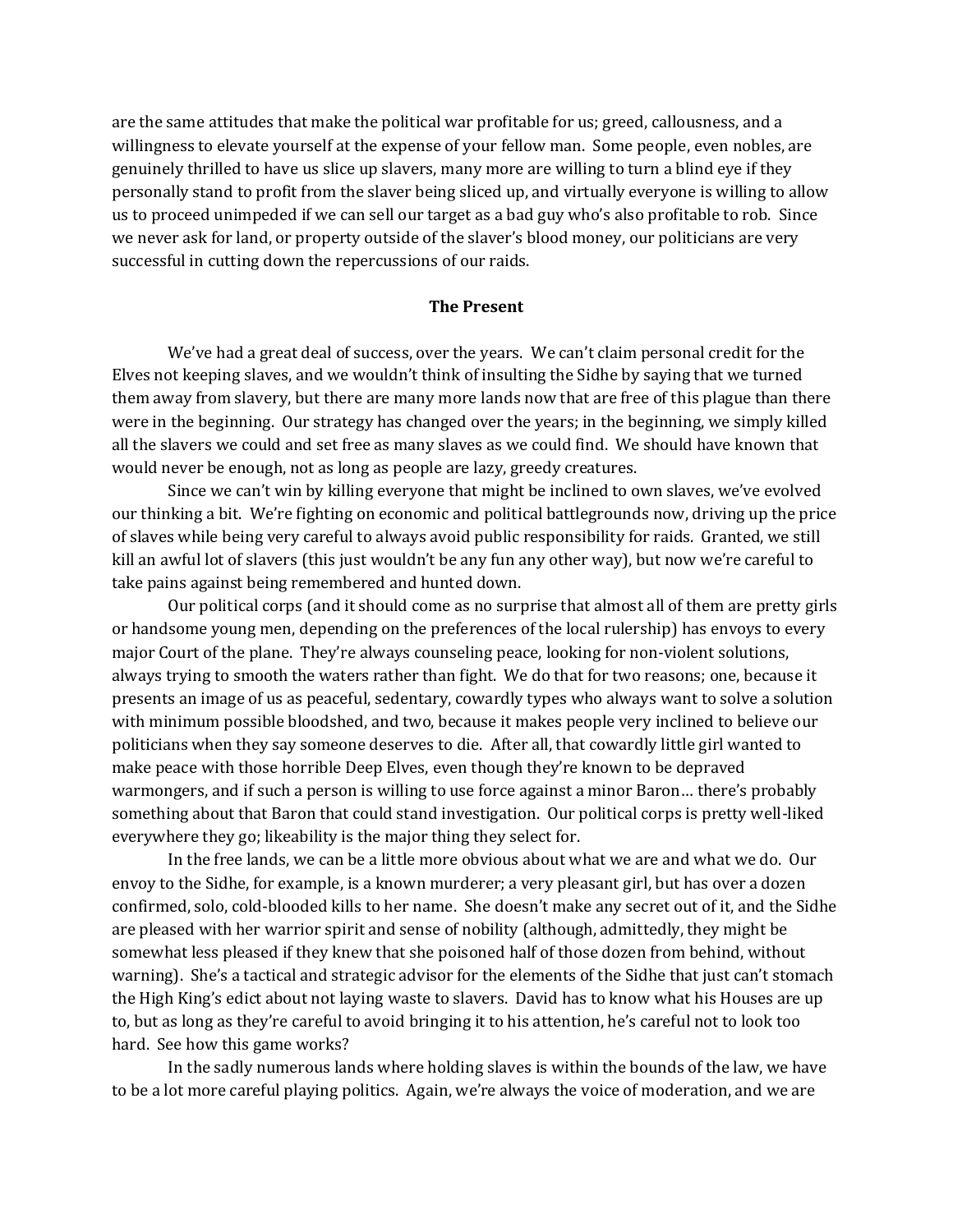very careful to only resort to military force when we've got at least the tacit support from the surrounding political structure to let us get away with it. No Prince is willing to openly state that it's all right for us to overthrow one of his Dukes by main force, but the Prince doesn't need to. All he has to do is let the hint drop to our envoy that he's terribly pressed for time, and really wouldn't be able to spread his forces thin looking for any miscreants that might happen to assault the Duke. We'll take it from there; if we get caught, the Prince will be the first one calling for our heads, but if we get away with it (which we do, a lot more often than we don't) then the poor, overworked Prince will turn his eye from it, and it might as well have never happened.

 It's good, solid strategy, and works out pretty well for us in a lot of places, but there are just as many where our activities are specifically illegal, and actually punished severely. We can set local nobles against each other, but when the King insists that freedom fighters be hunted down at any cost, there's no noble in his right mind that would refuse to chase us down. In countries like this (Runemaul Proper comes right to mind) we operate as cells, and do what we can, where we can. It costs us some degree of organization, and a lot of military force; our activities in Tesh are better described as "smuggling" than "freedom fighting", with all the sneaking slaves out that we do. In the territories where the King's arm doesn't reach, or doesn't reach with enough strength to make a slap hurt, it's business as usual. In the Deep Elven lands, we're right back to smuggling, and occasionally resorting to buying slaves to set them free.

 But we hate doing that. Hate it. Passionately. It's not that we're cheap, or stingy, or that we don't feel a man's freedom to be worth a few gold. We hate doing it because it allows slavers to turn the profits they crave, and hence encourages them to go right back out a-slavin'. We've got battlegrounds other than politics; we're also fighting on the economic front. We're not naïve enough to think that the whole plane will wake up one day and realize how evil slavery is. We're pretty damned sure, though, that if we make slaves more expensive than hiring honest labor, honest labor will see sudden leaps forward in employment.

 Driving up the worldwide price of slavery is a long-term project, and one that we've only really been working on for the last hundred years or so. It was the Iron Griffins that gave us the idea; never let them fool you into thinking that they're just warriors-for-hire. They also practice dark magics like "accounting" and "contract law", and they understand supply and demand perhaps better than any other group of the plane. They'd never say it out loud, but a good portion of the reason that there is so little war recently is because the Griffins have made it too expensive to fight. Launching a war requires either a standing army, or rapid hire of lots of mercenaries; the Griffins can afford to charge less for higher quality than the smaller units, and you can see where that's going. Why bother maintaining your own army? If you catch wind that your neighbor is massing, hire out the Griffins for a fraction of what your neighbor has to pay for his troops, and feel relatively safe that his troops can't handle them.

 And we're doing something similar, in a different arena. The Griffins made war uneconomical; we're making slavery unprofitable. If your Slaver's Guild has one caravan in three hit by the Shattered Chains, and that one caravan isn't guarded you lose a fortune in "goods", completely unanswered. So you have to guard your caravans, but if you do that, you have to hire people as guards (we can't very well have slaves guarding each other, now can we?). Hiring those people takes money; you either eat that cost as an operating expense, or you pass it along to your customer. If you're the type that's willing to sell little kids for coins, you're probably not the type to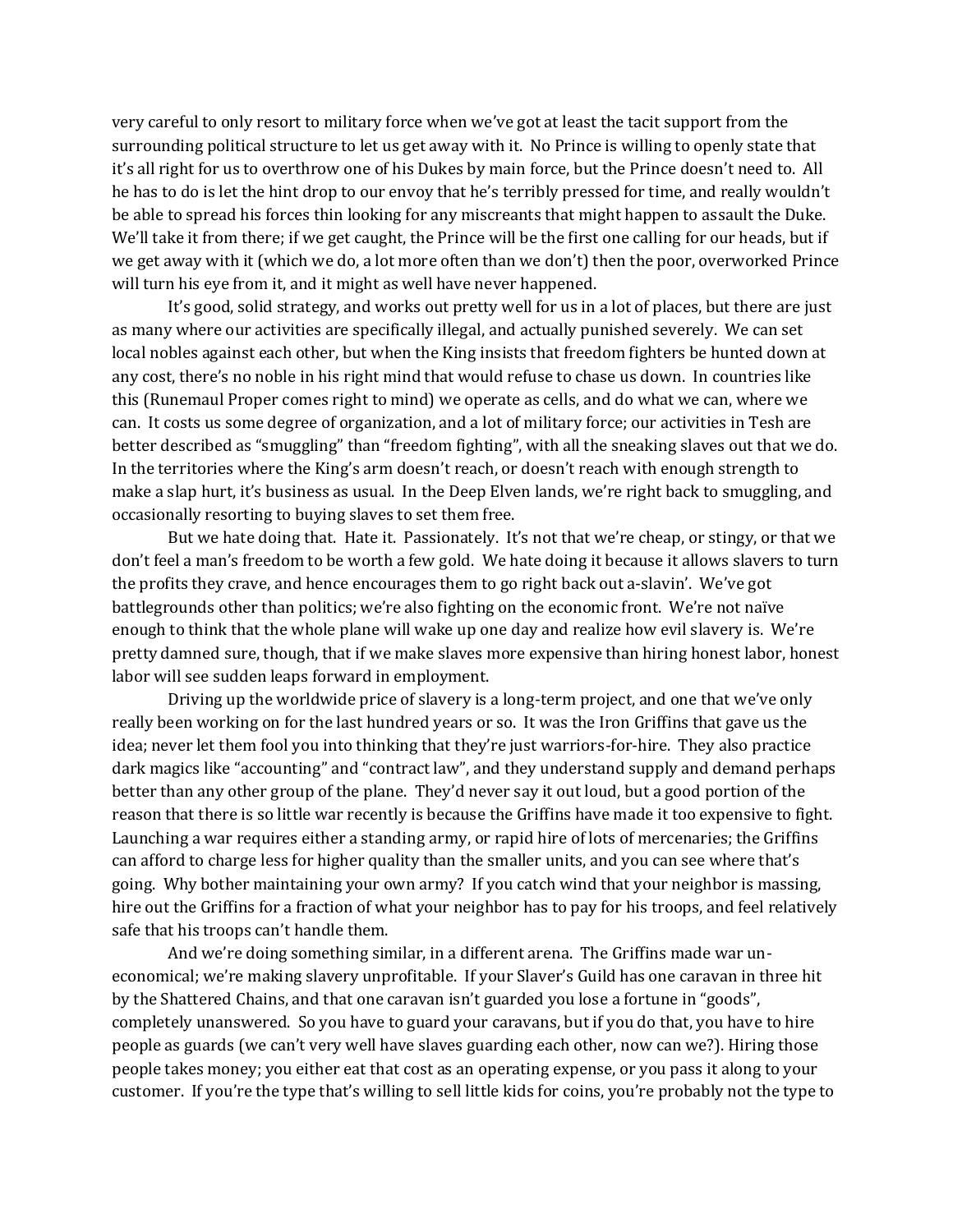eat a loss for any reason at all, and when you pass the expenses along to your customer, you raise the price. That higher price might make people reconsider the purchase, and the higher the price gets, the fewer people will be willing to pay it. Eventually, you'll have to have slaves of rare and exceptional talent to make it worth the while to ship them, and such slaves are not easily acquired.

 It's a worthwhile goal, perhaps the worthiest. We've got no illusions about how difficult it'll be, but we are as relentless in our own way as the Legions are in theirs, and it's a matter of time, not likelihood.

#### **The Future**

 All things considered, the future's looking like it's going to shape up nicely. Freedom's an infectious disease, and the more territory and the more land we can free through force of arms or economics, the easier it gets to free up the next lands. Since it's been working well, if a bit slowly, there's no good reason to change our basic operation.

 Tesh is next on the list. We've got some envoys placed fairly high in official circles, lots of illegal former-slave-smuggling operations in place, and we're building towards ripping slavery out of the place by main force. It's not going to happen soon, but that's the nature of politics. We're also slowly bringing the price of food down to where it's less profitable to buy slaves and force them to work the land than it is to let the people grow their own and resell it (slaves cost money; free men, paying taxes, generates revenue, and sooner or later that math is going to make sense to someone, tradition be damned). The economic battle is a long-term one here, just like anywhere, but we're very patient people on such topics.

 When Runemaul's slave trade falls, that ought to be the next thing to a killing blow for the practice pretty much the world over. They take up a lot of space, and if it's illegal to even move slaves through their lands, the price of slavery will shoot through the roof overnight. That only leaves some isolated pockets, like the Deep Elves and the sea bound Minotaur.

 Not that we're going to let them be; remote or not, isolated or not, they're still slavers, and their way of life is still going to get flipped upside down. The Minotaur, for all that they can sail, aren't very numerous, and can be brought down by brute force, or starved to death with trade embargoes. I'm making that sound easier than it really is, but the point holds. The Minotaur can be dealt with once we've freed up enough of the world that starving them to death is realistic.

 The Deep Elves are a more complicated proposition. It's hard for us to get envoys in their lands, since most of our really good politicians are women, and the Deep Elves just won't have that. They've got their own food sources in their lairs, their caves are a navigational nightmare, and they could realistically just seal out the world and hold. We could stir up the Dwarves against them and launch a two-front war, but we don't really have any illusions about how such a war would come out. So far, we don't really have a good answer for the Deep Elves; surely there'll be lots of fortune and glory for the Chain that comes up with one.

#### **Membership**

 With all the Knightly "servants of justice" types out there (as though it were possible to endorse slavery, even tacitly, and still claim to serve justice), people tend to get the impression that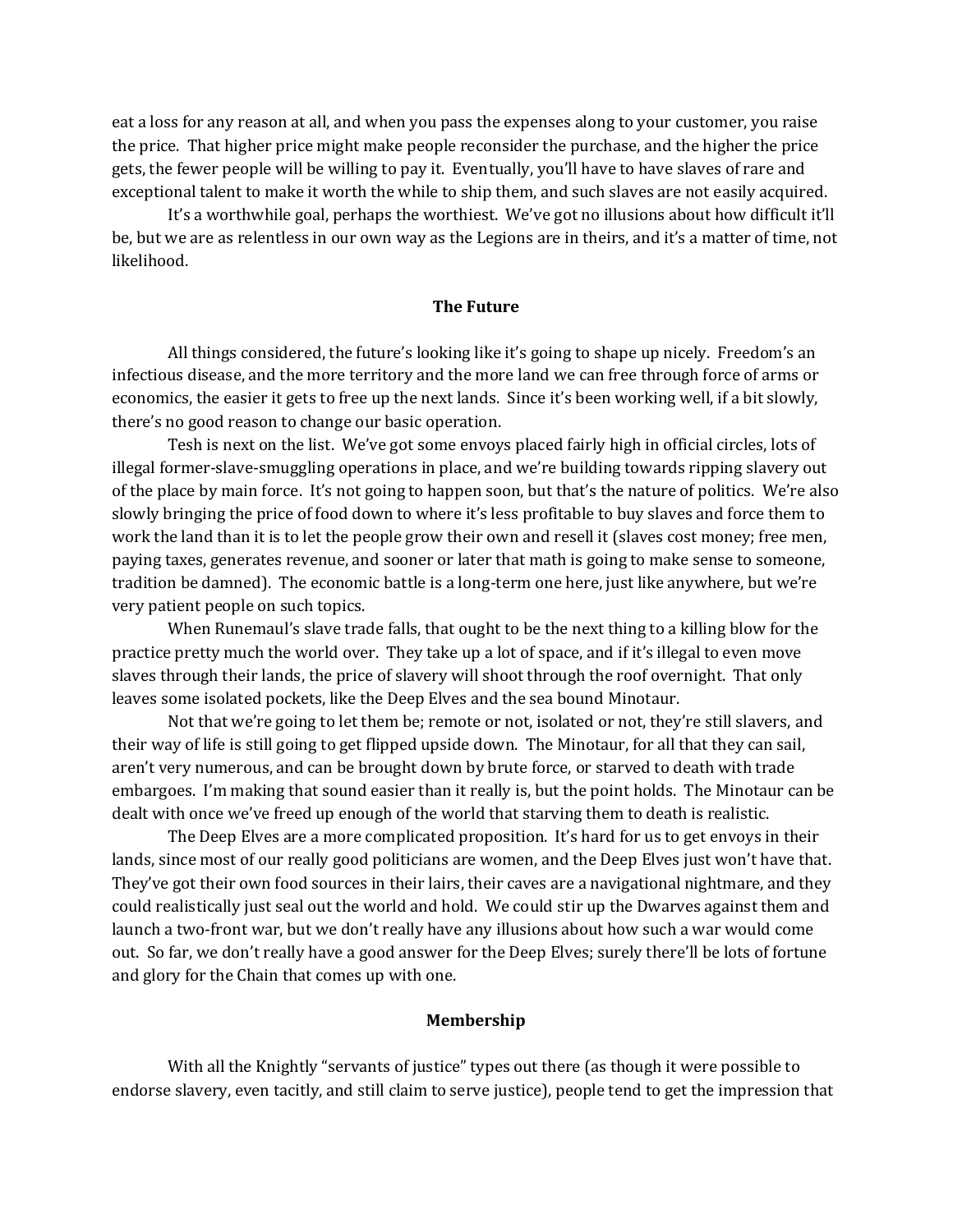Orders are elite secret societies at their best, and snobbish, childish clubs at the worst. We're very pleased to be the exception to those rules.

 The only real requirements we have for membership are a willingness to slice up people you don't know, in cold blood, for no better reason than slavery, and skills that the Chains can use. That's a very wide spectrum; we can find a use for almost anything you can imagine. Back in the beginning, we might have rejected a girl with no weapons skills and no magic, but now we're perfectly happy to have her as a politician. The Order was started by Warriors, so there's still some bias in that direction, but not very much, and less every year.

 We aren't racists, exactly. If you're a Deep Elf, you're going to have a lot of explaining to do on why it is that you want to throw away your entire culture to sign on with a group that ranges from "tolerated nuisance" to "outlaw", but if you've got a compelling reason and skill at anything, we'll probably take you. Especially if your compelling reason is that you yourself were a slave, and you want revenge.

 Let's be upfront about it; all of us, to the last man and woman, believe that in order to have a real appreciation for the evils of slavery, you have to have been subjected to it. If your dad was a slave, and you weren't, then we're deeply sorry for what he's been through, and for what that's done to you, but we don't believe for a second that you understand. All of us can tell you horrible stories about the things we've seen, and the things that have been done to us, but the telling doesn't even shadow the reality. Nothing does.

 Don't take that as discouragement; we're still perfectly happy to have sympathizers in the ranks, but unless you show rare dedication and skill, odds are that you'll never make it into the leadership without having been a slave yourself. If it brightens your spirits, remember that slavery is a very common punishment for us in the slave lands, so odds are, sooner or later, the slavers will catch up with you and put you in chains eventually.

 You're also going to need to be able to keep your mouth shut. We very often operate on the wrong side of the law, and while we all know it's great fun to sit around the tavern bragging about how we murdered 20 slavers and set a hundred slaves free, doing that is certain to cause problems. We run force operations in secret, and secret is how they damn well better stay. Nothing sets out collective teeth on edge like having an operation burned by an overeager kid that couldn't keep quiet.

 Because of the fact that we have to stay underground (metaphorically speaking, until we go after the Dark Elves), you also can't expect a great deal of information handed to you. We'll be certain to make sure you have every relevant tactical detail before we ever ask to you walk out with swords cuttin' and mana flarin', but if you're looking for the overall picture, who our commanders are, that kind of thing, you're out of luck. We can't afford to have you captured and Enslaved or tortured into compromising the entire order, and what you don't know can't be cut out of you, and that's pretty much that.

 So. You can handle being left in the dark, you can keep your mouth shut, and nothing lights up your eyes like ripping up slavers. Where from there? Basic training: Who the major slavers are in whatever region you happen to be, our legal status in said region, and lots of other boring schoolwork. If you can stay awake and pay attention through class, we move on to tactical school; freeing slaves from a slaver's pens is a different kind of fight than what you probably grew up on, and you'll need to know the differences. Training generally goes on for a few months, dependent on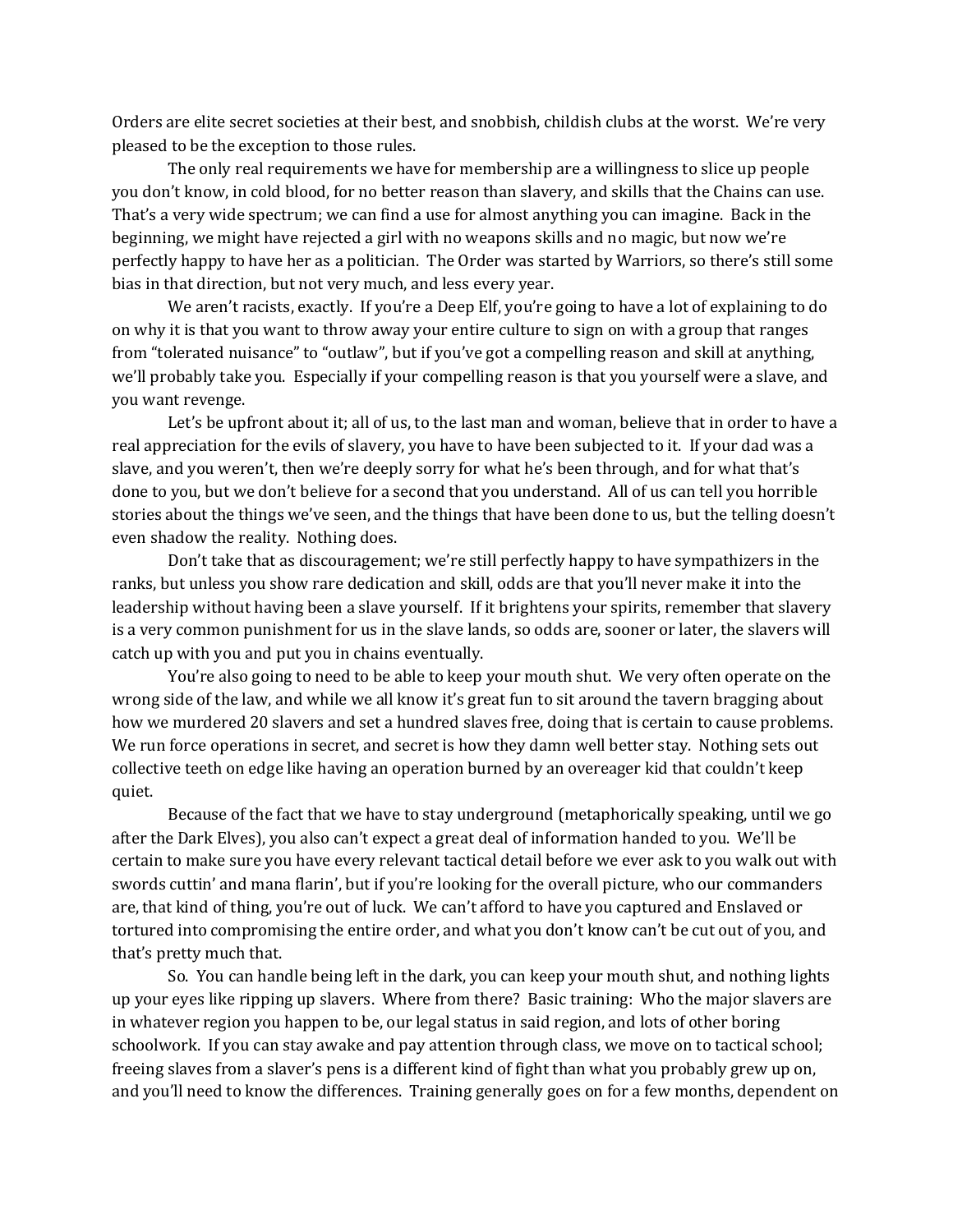how much you knew before you got here. It takes a long, long time to train up a farmer's daughter into a viable combat engine; it takes almost no time at all to train an experienced rogue in stealing slaves.

 Assuming that you make it through training and still find the Chains to your taste (training almost always includes cutting up a slaver, and preferably one you've never met, just to make sure you have the stomach for it), you're in. There's a formal induction ceremony, of course; we started off as a military group, and the leader types still hold to a love of ceremony found only in officers and nobles.

# **Organization**

 As much as I'd like to tell you that we're a tightly structured, strictly disciplined military force, it'd be a lie. The nature of our work precludes that kind of organization, and it'd lead us to ruin the first time a Chain got rounded up and Enslaved. He forks over the name and location of his superior, so they round that guy up, and so on and so forth.

 So, we do what most successful sublegal groups do; we break down into cells. One per town, as a rule, in areas where the law frowns on us, and the number of Chains in that cell ranges from one to about 20, depending on the size of the city.

 Cells have leaders, of course, but cell leaders are very careful never to be seen or heard by the rest of the cell. They send news and questions in by randomly-chosen courier, and that courier is invited to have a healthy drink at both ends of his route. It causes some short-term memory impairment, but that's best for everyone concerned.

 Cell leaders report to region leaders, and operate in very much the same way. Over the spans of distance that tend to be involved, we can't rely on forgets and couriers, so we've found other ways of getting news back and forth. Around Tesh, we've got a couple of Iron Griffin scouts that periodically run messages back and forth; they charge a fortune for work they see as "beneath them", but as long as they're running messages on a direct contract, they swear there's no way known to man to force them to give that information over to anyone. Since it's never happened, and they seem so confident, we're perfectly happy to take them at their word.

 Region leaders periodically meet with each other on secure ground; we figure that if the forces of darkness have managed to capture and interrogate a region leader, then we've already been compromised so high up that we're about to have far worse problems than one commandtype's name being circulated. Also, even if one region leader does fork over the names of the rest, they all live in… well, different regions, and no matter how badly the Runemaul wants to round up a region leader from Essence, they probably aren't going to get him without a lengthy, expensive, and ultimately, losing war.

 Any way. The region leaders sit down, compare notes, keep their metaphorical finger on the metaphorical pulse of slavery, and work out who needs to be hit, who we are in place to hit, and who we need to think about hitting. They keep track of the average price of slaves from year to year, to keep tabs on the economic war. They have detailed notes of our political/legal stats, both official and actual, in every corner of the plane (or at least the corners we happen to inhabit). We aren't sure how many there are, or how they decide on new leaders to replace losses, and that's probably just as well.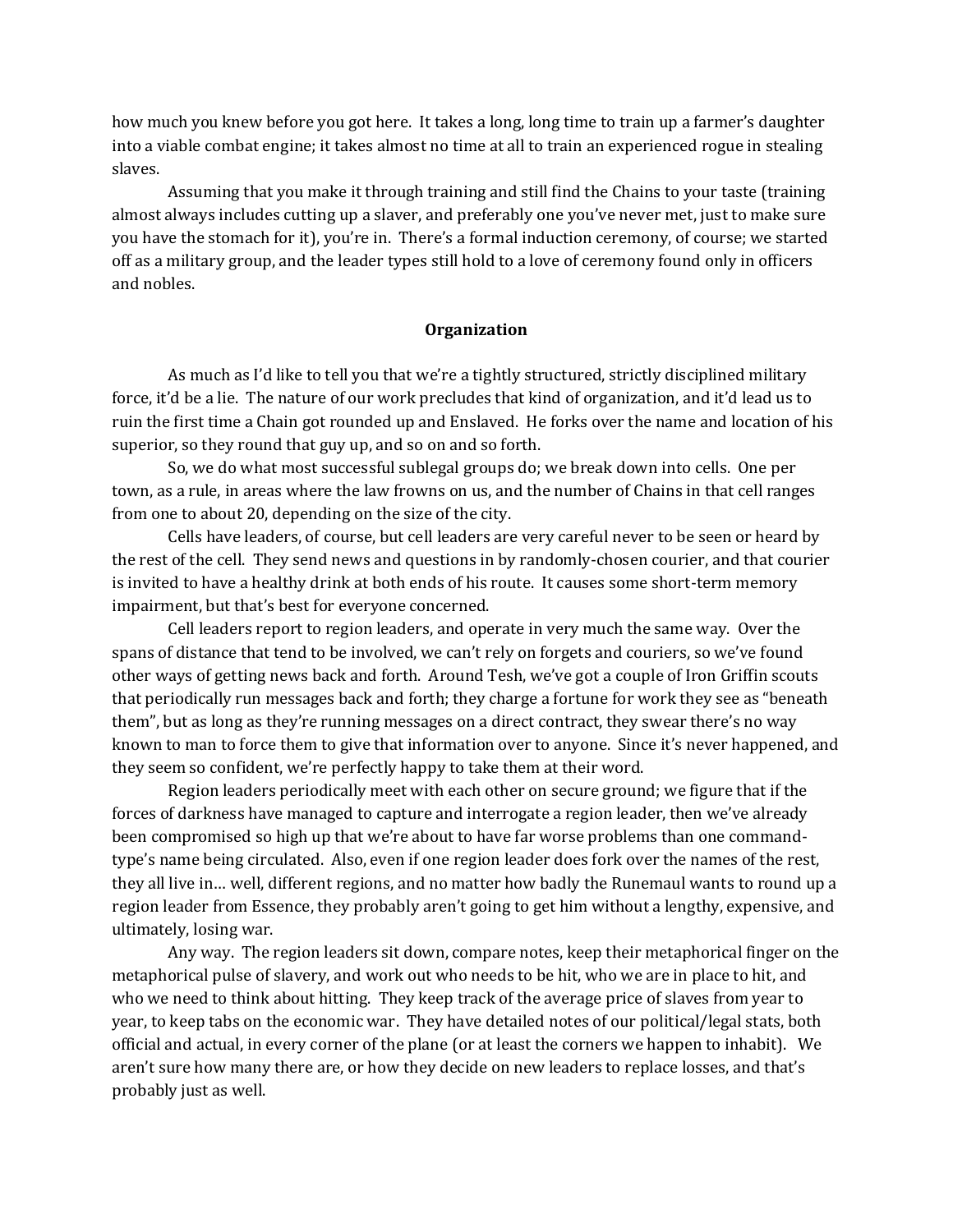# **Off Time**

 So, what do we do when we're not actively going out and cutting up slavers? I've mentioned that getting the politics in place for a force operation takes time, and during that time, we've got to be doing something, right?

 Wrong, at least taken as an Order. We, like any soldiers in any war anywhere, spend a great deal more time waiting than fighting. Our politicians are almost constantly busy, but the rest of us in the field have copious amounts of spare time.

 So, if we're not doing anything as an Order, what are we doing as individuals? The answers might surprise you. No few Shattered Chains have legitimate businesses, trading in whatever they trade in. Some active Chains are farmers, and only leave their farms when there's killing to be done. We've got a few professional thieves that spend their off time stealing things from other people (which is fine by us, unless they happen to get caught stealing from other Chains, in which case a beating generally ensues). Some are soldiers in professional armies, some are professional spies and never stop working.

 For some reason, though, most of the Chains are adventurers by profession. Maybe it's the chance to see the world unbound, maybe it's an itch to keep fighting skills in prime shape, maybe it's both of those reasons and a score of others. Whatever the cause, that detail alone gives us a gigantic advantage over the stay-at-home-and-practice-fighting types; we know how combat works in the real world, not on a chart, and we're used to it.

 In between operations, then, mostly what we do is dive into filthy holes filled with unspeakable creatures, and we do it for very little provocation. Since you're very likely to be in that hole for some period of time ranging from "hours" to "weeks", leave a note with your cell before you go, and let them know when you get back. If something goes down while you're away, we may or may not make an effort to find you. Depends alot on how critical your skills are, and exactly how dark the hole you've crawled into it.

 Of course, just because you aren't running on "official Chains" business, that's no reason to suffer slavers. If you find some slavers in your deep dark hole, far away from the eyes of man, we'll all be disappointed if you don't cut them up. If you find slaves in that hole, we'll all be disappointed if you don't get them out, or at the very least take careful notes on how to get back to them so a Chain with the necessary skills can go in later and get them out. Here's hoping it's self-evident that we don't accept adventures for slavers; if some slaver comes approaching your team and asks you to help recover his slaves, you know what to tell him.

### **Leaving the Ranks**

 What I said before, about no one being here against his will, was the exact truth. The Chains don't hunt down "deserters", no matter what conditions they deserted under. Freedom fighting is a hard life; almost no one can take it forever, and very few can take it for very long. We don't begrudge anyone the right to quit and go start up a farm somewhere. If you get into the slaver's bedroom and just can't bring yourself to cut up an old man that you've never met, feel free to leave.

But when you leave, leave. It's fairly easy for us to spot infiltrators now; anyone that a)